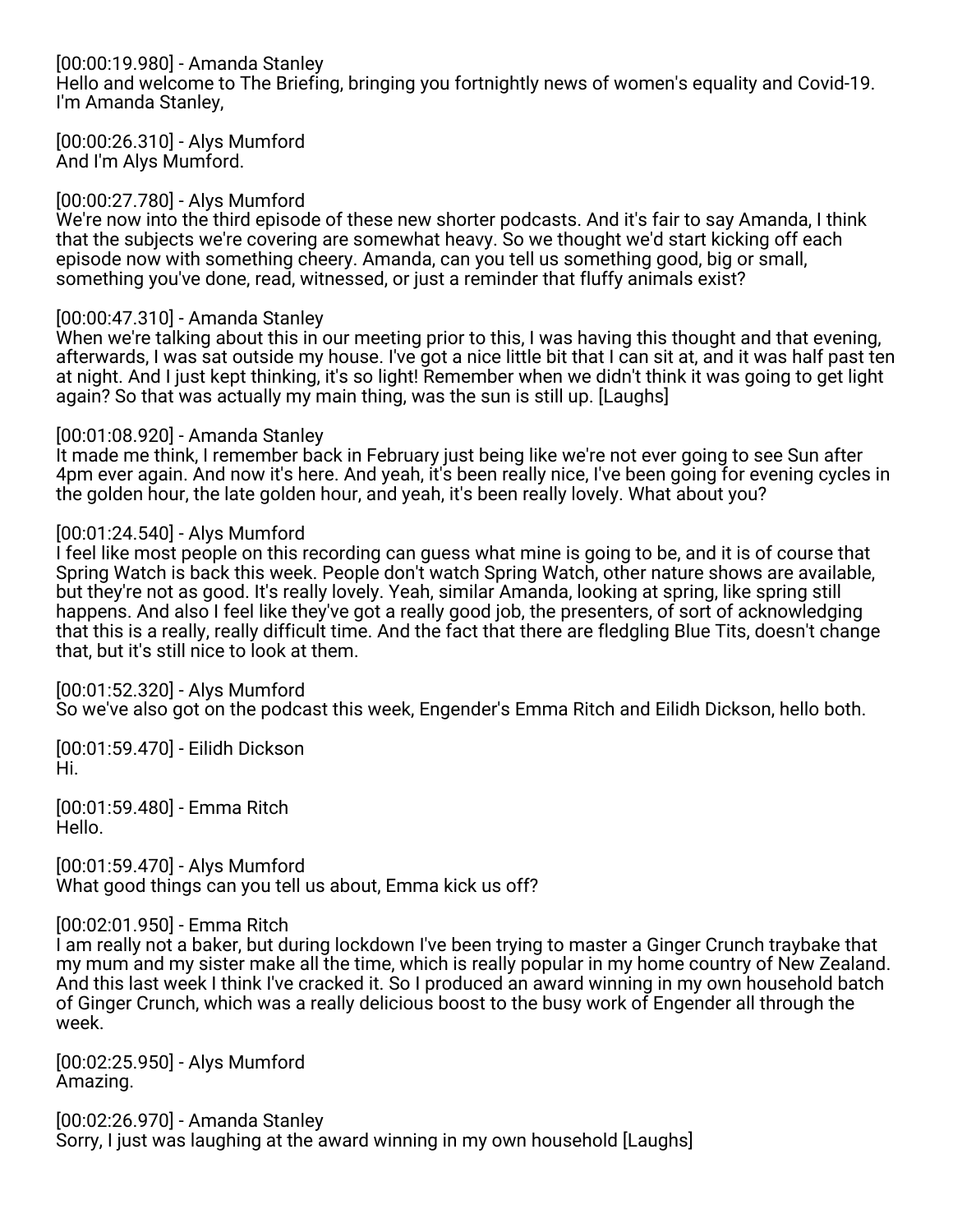## [00:02:33.450] - Alys Mumford

Do we have to assume therefore that the previous batches were not award winning, even inside your own household?

[00:02:37.770] - Emma Ritch

Even inside my own household, Alys, it was a little bit of.. [unclear word]

### [00:02:46.620] - Amanda Stanley

I feel like we could just end the podcast there on good things that have happened, that would be a joy, [Laughs] but we're not going to are we Alys?

[00:02:55.600] - Alys Mumford We're not.

### [00:02:57.280] - Amanda Stanley

So today what we're gonna be talking about is care. We're recording this on Wednesday, the 27th of May. And I think it's fair to say that there's been slightly more discussion of the strains of child care during a global pandemic than normal this week, due to reasons that I'm sure everyone knows. But we thought it would be a perfect time to talk about why unpaid care is a feminist issue.

### [00:03:20.280] - Alys Mumford

Exactly. So care is pretty integral to everything we talk about, as advocates for women's equality. Comes up in workshops and policy chats, both childcare or social or kinship care, is overwhelmingly done by women, and is worth a whopping 10.3 billion pounds in Scotland. That's almost equivalent to the cost of the NHS, about a third of the economy. And we talked about unpaid care in Season One of our On The Engender podcast, an episode called Making Work Visible. So do you have a listen to that if you haven't already.

### [00:03:48.540] - Alys Mumford

But today we're going to focus in specifically on unpaid care during Covid-19. Eilidh, it's fair to say that the Covid-19 pandemic and the subsequent public health measures have brought into focus some pretty unsustainable care structures. Can you just run us through some of the key issues?

## [00:04:03.900] - Eilidh Dickson

As we've noted before on this podcast, so many of the heart-breaking trends that we have seen throughout lockdown are exacerbated patterns that were true even before it. So we know that women, as you mentioned before, spend more time on care for the elderly and disabled relatives, as well as on child care, than men do. The UN estimates around 2.5 times more. But lockdown is making access to paid work even more difficult, as women work in sectors that are most likely to be shut down, while also increasing the amount of children in the home while schools are shut.

## [00:04:34.050] - Eilidh Dickson

Research published this week from the Institute of Fiscal Studies shows us that women are more likely to quit their job and be furloughed. But many are also still working from home or working on the front line. And we know that the majority of frontline workers in health and in retail are women. So, of course, balancing childcare and paid work is incredibly difficult. And now many women are also having to do the home schooling that's required whilst term time is in place, which is an entirely different skill and responsibility altogether.

#### [00:05:00.450] - Eilidh Dickson

So that's added an extra complication into the mix. And of course, on top of that, the support that so many women rely on, like paid child care, or free childcare from grandparents or family, as well as access to nurseries has been extremely curtailed, if not cut off altogether. There's also been, at least I think, a lack of clarity, because we don't know for sure how long this is going to continue, or the detail of when and how we're going to be able to re-access things like school and child care facilities when it does come.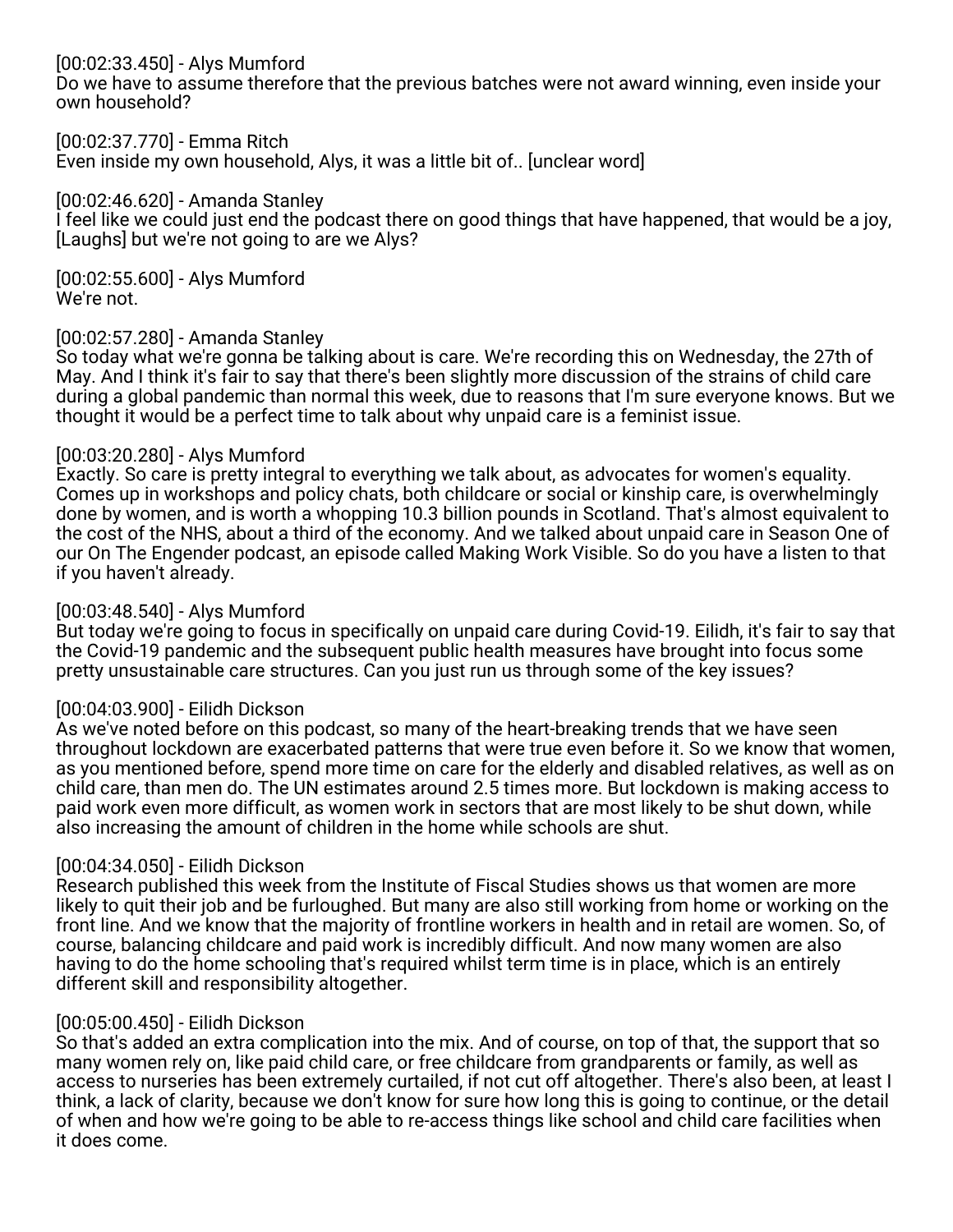# [00:05:29.390] - Eilidh Dickson

And so all of this juggling and the pressure that that means is having really severe consequences for women's mental health and well-being, but also serious, and still really unknown, consequences for women long-term and their ability to stay in paid work.

### [00:05:42.380] - Amanda Stanley

In our last episode, we talked about how the UK government didn't initially allow furlough to be requested due to child care requirements. But this is now changed. Emma, what else is being done to try and help those struggling with unpaid care?

### [00:05:55.550] - Emma Ritch

Very little. Truth be told. So Scottish Government has agreed an ad-hoc payment that's going to go out to all of those who receive, as carers, Social Security entitlement. But as unpaid carers often point out, this is only goes to about 10 percent of the unpaid carers in Scotland, although it does go to those who are most at risk of poverty. Otherwise, there's been a bit of a concerted effort to try and get unpaid carers, better Personal Protective Equipment.

#### [00:06:23.960] - Emma Ritch

That was something which unpaid carers told us they were extremely alarmed by. But apart from that, we really haven't seen much consideration of unpaid care either for Disabled and older people. Or for the type of child care work that Eilidh was describing.

## [00:06:39.560] - Alys Mumford

That speaks to something that always seems to come back to in these discussions, that women will bear the brunt and will pick up the pieces. Whether it's in a single domestic setting, whether it's sort of society-wide. There is this sense that, well, it'll get done because women will just squeeze it in to make sure that people are cared for.

### [00:06:58.730] - Alys Mumford

And one thing Engender has been doing during this pandemic to capture some of the stories of women, to highlight those sort of policy deficiencies and how they're reflected in people's lives, and they really illustrate the challenges, sort of, far better than we can. So we thought we'd just share some of those submitted stories with you now. Thank you so much to the women who have shared that share their experiences with us. Eilidh, can you start us off?

## [00:07:22.550] - Eilidh Dickson

This came in from a mum of two, "I'm lucky that my partner is doing the bulk of childcare, so I'm managing to balance work with school closure. But I still have to shut the door and hear my three year old crying on the other side because he doesn't understand that I'm home, but can't play. I speak to friends who are trying to work from home while their five and two year old are there wanting attention. The guilt that the mum is feeling and the impact on the kids of the parents being physically present, but not actually, is so hard. The stress of doing both at the same time, it's going to have a big impact on mental health. No amount of mindfulness will help. In Facebook groups, I see mums asking for advice and they're working until midnight after putting the kids to bed so that they can fit their hours in. I'm really, really worried about burnout for so many women because the majority of cases will be women. They have more flexible employers, they work part-time, so they're expected to do it all. They are more involved with school work, etc.."

#### [00:08:10.520] - Amanda Stanley

And so we've also got a note from a working mum of a two year old in which they say, "I am a full time charity worker who's thankful to have a job where I can still work from home, and understanding colleagues. My partner and daughter's father is out of work, so he's taking on the brunt of child care, whilst I carry out work from home. It's been a strain. Our relationship is being tested to new limits with being around each other 24/7.

#### [00:08:33.560] - Amanda Stanley

Our daughter is relatively happy despite toddler outbursts on a half hourly basis. Of course, it's hard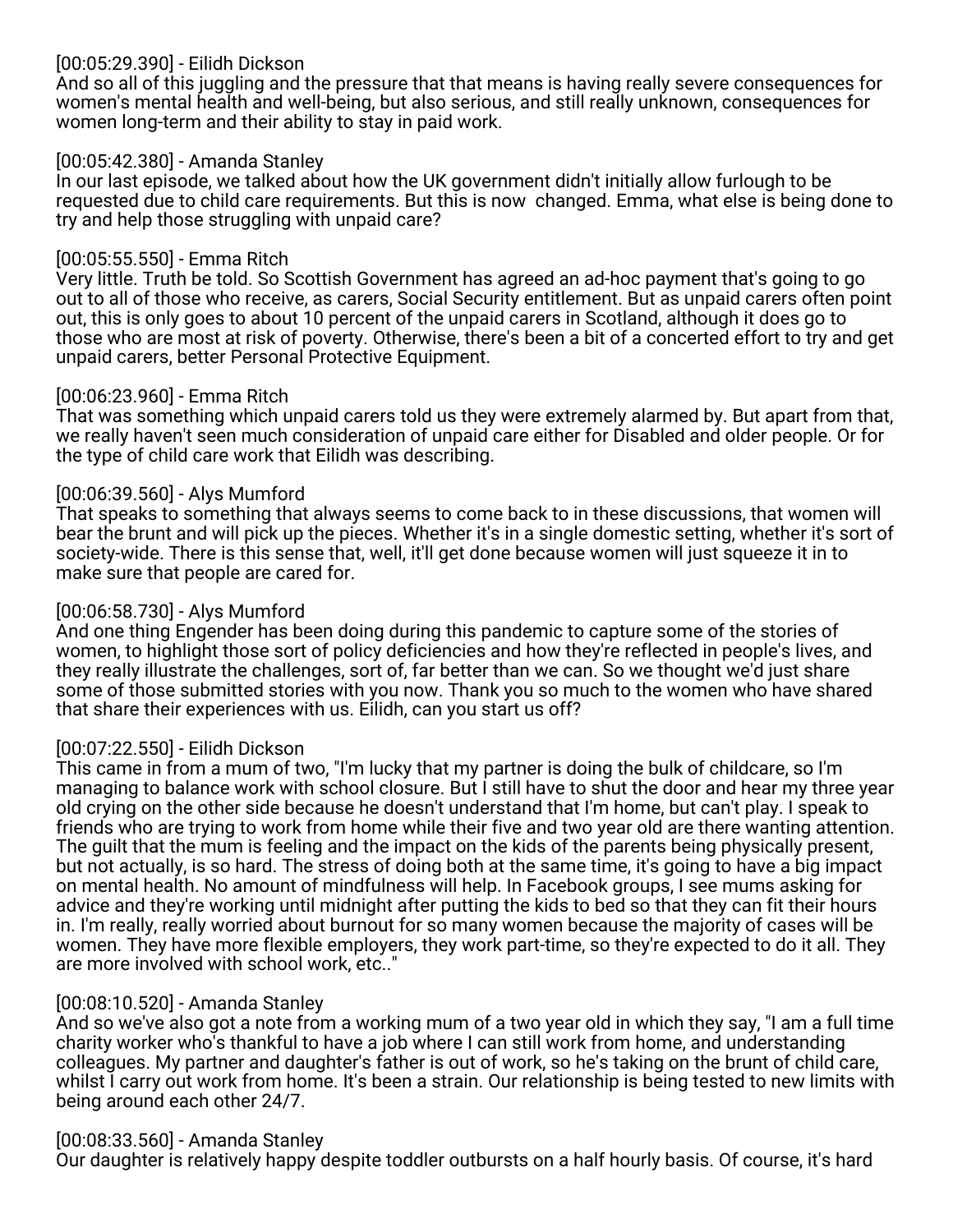going keeping a two year old entertained. Sometimes we have to just give her the tablet and let her play with games. We can't be 24/7 educators, entertainers and playmates, whilst being parents. She's desperately missing her friends at nursery, so I'm concerned about her socialisation and education, which she gets at nursery. To be honest, I felt a gnawing sense of guilt at times, trying to work at home whilst knowing my partner and daughter are there, trying to keep occupied, avoid confrontations when things get fraught.

### [00:09:04.580] - Amanda Stanley

I've become the sole earner of the household overnight. Of course, we take our breaks and walks when we can, but the lines between work and home have become blurred. I long to get out the door in the morning to work with fellow colleagues and be around adults again. But I'm no different to any other working mum trying to keep motivated, balanced plates, and keep going. Just longing for a light at the end of the tunnel."

## [00:09:22.490] - Alys Mumford

Here we have a submission from someone who describes themselves as a single mother, carer, worker, lecturer, and a student. "Lockdown began on the 16th of March, face to face teaching ended then too. Forced to try and deliver term three of a practical course online for young adults, who are obviously sitting thinking, this is not what I signed up for. I have two jobs working part time and teaching part time, both are now being done from home. Then school shut, and now I'm juggling primary seven son's school work, and two jobs at home.

### [00:09:51.020] - Alys Mumford

My son has a diagnosis of high functioning autism. I'm blessed with a beautiful boy who is smart, funny and a talented artist. He's very sociable and is missing talking with everyone he meets. I worry about his mental health with lockdown, and what will first year of secondary school look like? I'm a masters student in my third year, and I've a fast approaching deadline of 30th June for submission of work. I'm a carer for my mother who's a cancer patient. She is shielding. I help with changing her bed, hoovering, cleaning floors, bathroom and kitchen, weekly.

#### [00:10:16.790] - Alys Mumford

Normally, I'd shop for her too, but so thankful to her brother that he's been shopping for her since the start of lockdown. I worried for my mother's mental health during this lockdown. She's battled five different types of cancer over the last 20 years, the latest three years battling three very serious cancers, and amazing she's come out through, and is in remission for two of them. She was only just getting out to the theatre, gigs, and restaurants when lockdown happened. Both my older brothers live in different cities, and kind of leave it to me to help our mother normally.

#### [00:10:44.700] - Alys Mumford

However, I think this situation feels like it's harder to manage everything. I got out of the abusive relationship with my son's father, and I've been a single parent for nine years now. The relationship is still volatile and my son's father has been no practical help through lockdown or before. My son stayed with his father at the weekend. It's allowed me one day where I can breathe, sleep and write. I know that I'm lucky to have this one day. I feel guilt and think that I should be doing some to help others in the community on this day.

#### [00:11:11.040] - Alys Mumford

What I miss most right now is sitting in the theatre, of going to a gig, where I could just lose myself in the moment, just for that moment."

## [00:11:17.400] - Emma Ritch

Mine is from someone who describes themselves as working from home, stressed with a toddler. "My office has staff working at home for now. I have a toddler who usually attends day care while I work at the office. I'm struggling to balance work and child care. With a small child present, trying to focus on work is problematic. Trying to do my paid work, and my main and my favourite job as a mother, does not combine well at all. My partner is still working outwith the home and I can't help but feel envy, that I want to go to work as normal.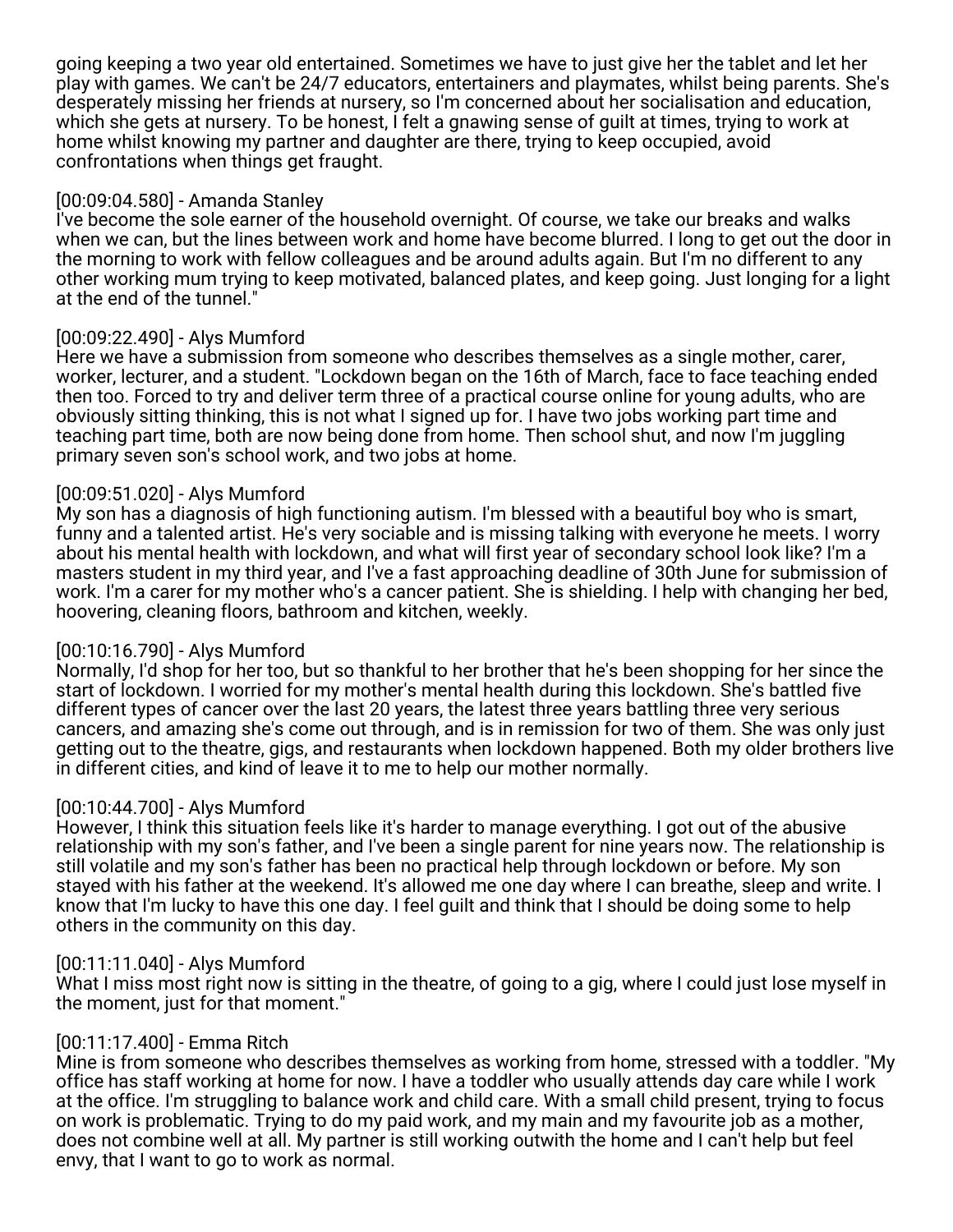# [00:11:48.090] - Emma Ritch

I can feel the impact this is having on my mental health and the overall health of my small family. When my partner returns from work, I try to focus on additional work tasks that I have not completed for that day, and can feel the expectation from my employer. But the feeling of constant working from morning to night has me feeling I am not being the best mother or meeting my work expectations. I have read information online on how to work from home with a toddler, but it is so unrealistic. How are mothers coping with still doing their job and having a small child at home, and doing both combined? Do they expect to come out with their sanity intact? I do not."

## [00:12:27.020] - Alys Mumford

Those stories, obviously, are really hard to hear, and will resonate, I'm sure, with many of our listeners. You can see these stories and more on our website at engender.scot/covid . And please do let us know how you're finding lockdown, either there on the website, or on Twitter, @womencovidscot

### [00:12:45.210] - Amanda Stanley

Emma, one of the things which shines through clearly in all of these stories is that desire for some respite, a light at the end of the tunnel, as we heard. This week, we'll see the first easing of lockdown restrictions, in Scotland. And there have been lots of discussions about the measures which will be taken to keep schools safe and people well in the upcoming months. What needs to happen to try and relieve some of this burden of unpaid care?

## [00:13:07.410] - Emma Ritch

I really wish I had some good news for people. But at the moment what we're seeing, is plans for lockdown really not taking account of this massive redistribution of unpaid care, from state services to women, during Covid. And so some of the plans for lockdown are either just assuming that they'll be quite good for women. In that once schools slightly re-open, then women will be doing less home schooling, but aren't really taking account of how women had to juggle to make all the pieces of their work and family lives fit together before Covid.

## [00:13:43.680] - Emma Ritch

So we think, if they're not paying attention to how transport systems work, the way the school day will be configured, the lack of nursery provision, when childminders will be back up and operating, and when grandparents will be able to take on some of the unpaid care they did pre-Covid. Then it's going to take a significant amount of planning that is very mindful of women's roles to achieve success.

## [00:14:10.800] - Emma Ritch

And so we are currently hearing through the channels that Alys just described a huge amount of concern from women who feel like the plans they've already heard a little bit about, really don't pay attention to their needs. And so women are asking schools things like, will you be able to make sure that both of my children are going to be having the same school day? So I can do some paid work during the times they're there, and schools say they'll try but won't commit to actually doing that.

#### [00:14:42.270] - Emma Ritch

So these are the really, really fine practical details that we need governments and education authorities to get on top of, if we're not going to see a huge entrenchment of women's unpaid work.

[00:14:54.810] - Amanda Stanley

And Eilidh, do you have anything that you would like to add to that as well before we close out?

#### [00:14:59.610] - Eilidh Dickson

I agree entirely that the kind of immediate things are just not being considered. And it's so important that they are properly considered when we're working out how to come out of lockdown. I think just starting to get the basics right is really important. But what we need is a much, much long needed, long-term change in how we value care. This crisis has shown just how vital things like schools and social care just really are for the functioning of what we have always considered to be our economy.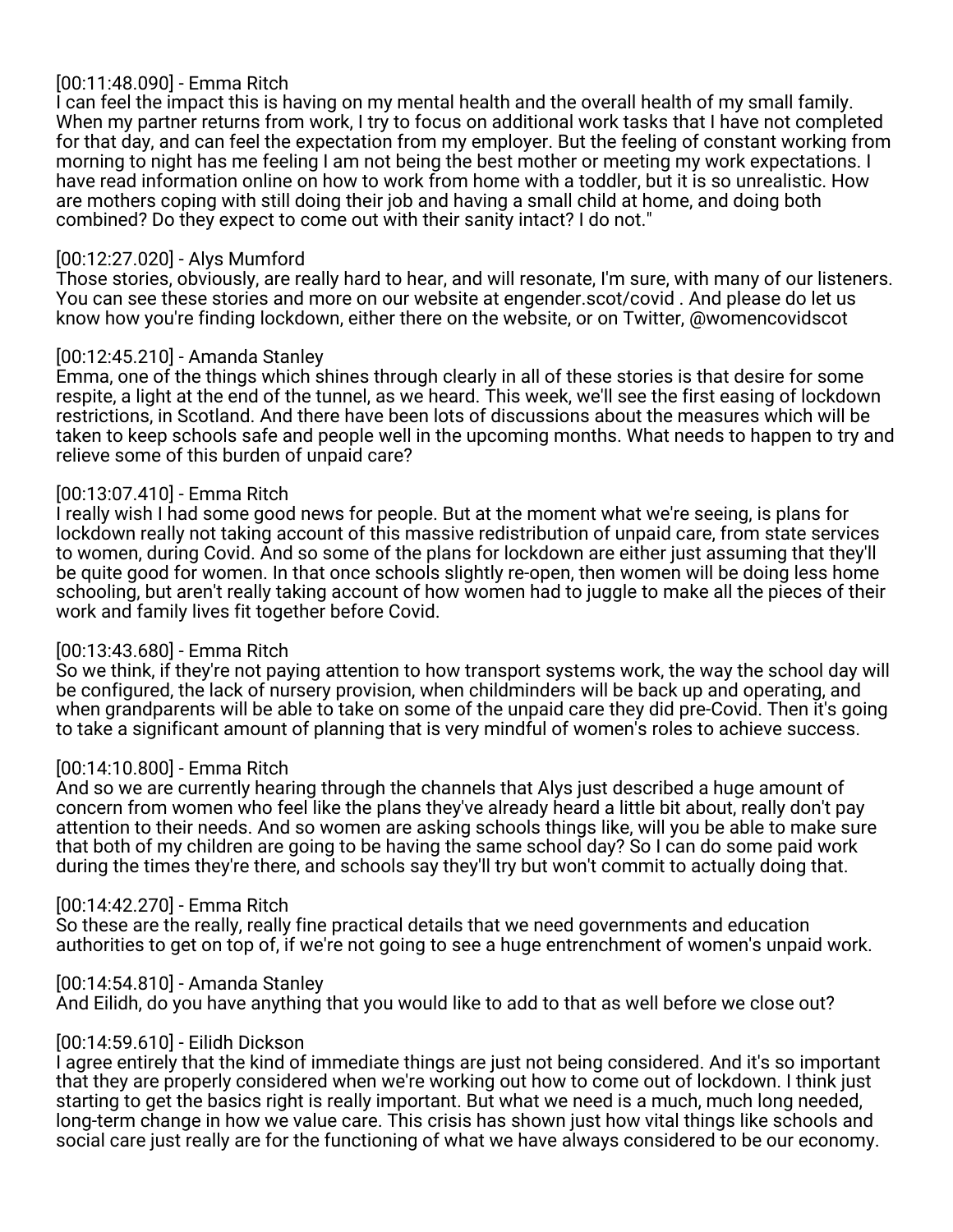## [00:15:28.830] - Eilidh Dickson

And we just don't count as value when we measure things like GDP. So this week we've seen our economy secretary talking about needing things like well-being indicators, which we've known for a really long time. But this is also going to take even more radical change in how we talk about things like care and child care and seeing them as infrastructure that enables us to get to work, just like we do roads and bridges. We need expansion and investment in flexible social care and child care hours. But we also need things like reassessments of pay and conditions within those jobs themselves.

### [00:15:59.420] - Alys Mumford

Thank you, Eilidh. And we're going to be talking about all of these things and more in the coming months. As well as why unpaid care is one of the key things which needs rethinking in our post-Covid economy, and some work which we'll be launching next week. So do keep a lookout for that as well.

### [00:16:13.100] - Amanda Stanley

So to see us out, you know, end on a high again. Could we all just give a recommendation for the next couple of weeks of things that you're enjoying, to look out for, maybe a film, a book, what you're up to?

[00:16:27.280] - Alys Mumford Can I go first on this one please?

[00:16:29.190] - Amanda Stanley Of course.

# [00:16:30.450] - Alys Mumford

Because I have something like relatively, I'm not guilty about enjoying, normally my answers will be Buffy and Diagnosis Murder. But this week I've been really, really enjoying listening to the audiobook of The Five by Hallie Rubenhold. So it's the Untold Lives of the Women Killed by Jack the Ripper. And it is absolutely fascinating social history. And like every time I listen to a bit of it, I come away with lots of facts and interesting things to talk to people. So highly recommend The Five.

[00:17:01.580] - Amanda Stanley Eilidh, do you have anything that you've..?

## [00:17:02.720] - Eilidh Dickson

I've been reading, or trying to read, according to the capacity of my attention span in the evenings during lockdown, which has meant readings from probably not so recommendable things. But I have just started reading Sex Matters by Alyson McGregor, who is an expert in sex and gender medicine. And it's really, really timely, given all of the many ways that this crisis is affecting women's health and access to health care.

#### [00:17:25.720] - Emma Ritch

I've been catching up on a bunch of Curtis Sittenfeld books that I've never read before, during lockdown. And I'm just about to crack the spine on her book, Rodham, which re-imagines what would happen if Hillary Rodham Clinton had not married Bill Clinton. So I'm looking forward to that.

[00:17:43.160] - Alys Mumford Wow. How about you Amanda?

#### [00:17:46.870] - Amanda Stanley

Me? What would my recommendation be? You know, I've been going, if I've been feeling a wee bit down, I have been going back onto Twitter, onto Eva Victor. Does anybody follow Eva Victor on Twitter? If you look up Eva Victor on Twitter, she has gone viral many times for making videos, that most recently she's been doing stuff around being in quarantine and in lockdown. And all of her, all of the videos, are extremely funny, about like face-timing her friend and trying not to talk about that they're in lockdown, just trying to find something else to talk about.